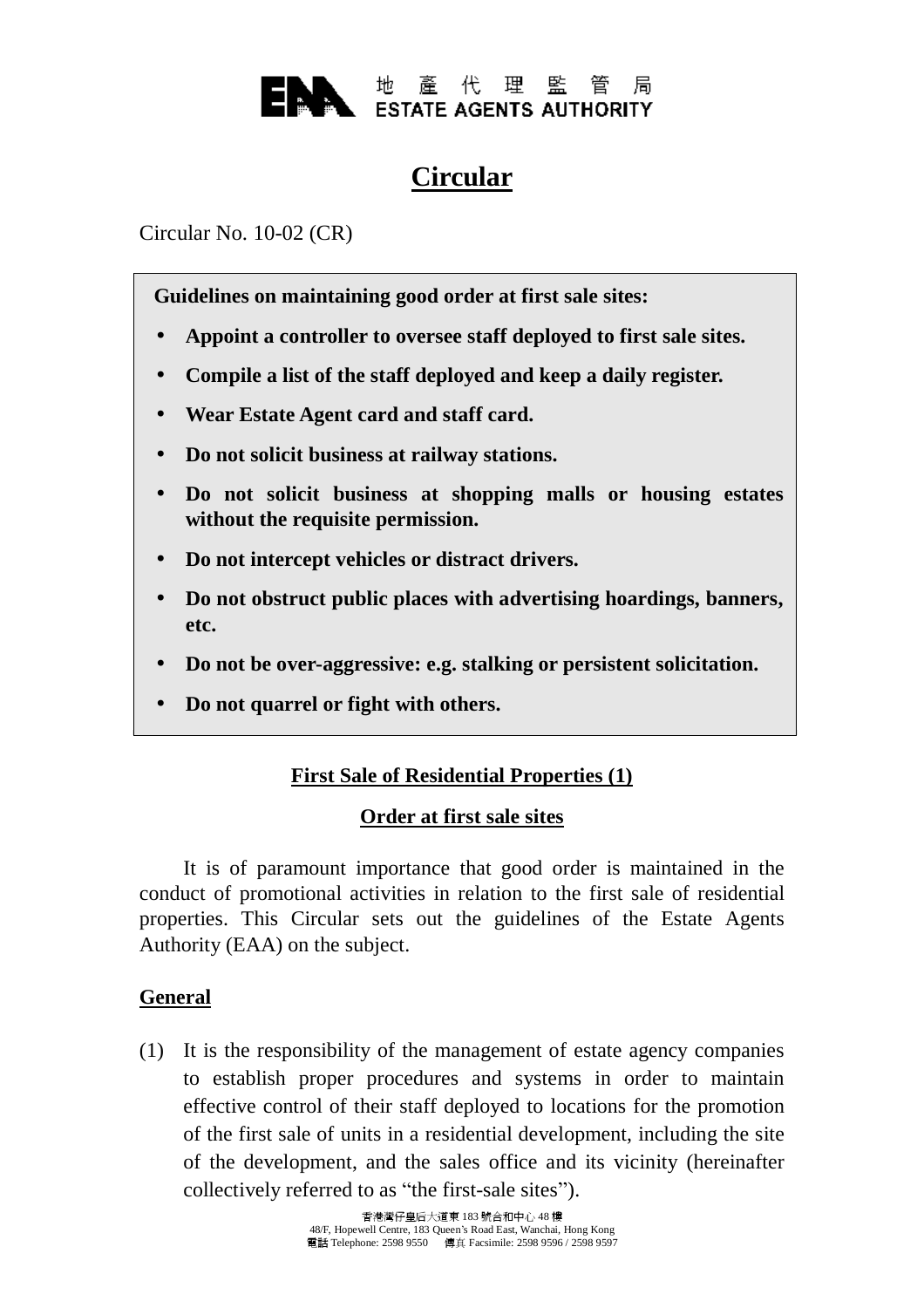

- (2) Estate agency companies must ensure that, of the staff deployed to the first-sale sites, only those who are holders of estate agent's or salesperson's licence will carry out estate agency work.
- (3) Estate agency companies must handle complaints promptly and co-operate with the staff of the EAA in the maintenance of order at the first-sale sites.
- (4) Practitioners must act professionally and avoid any practice which may bring discredit and/or disrepute to the estate agency trade.
- (5) No estate agents or salespersons other than those of the estate agency companies who are appointed by the developer should solicit business in connection with the development at the first-sale sites.
- (6) Each estate agency company must assign an employee who is the holder of an estate agent's licence ("the controller") to oversee all the staff deployed to the first-sale sites. The estate agency company must provide the name and licence number of the controller to the EAA as soon as possible after the controller has been so assigned.

#### **Record of staff deployment**

- (7) Estate agency companies and/or the controller must compile a list of all staff to be deployed to the first-sale sites. The list must contain (i) the full name of the staff member, (ii) the licence number/staff number of the staff member, (iii) the name of the branch office the staff member is assigned to, (iv) the supervisor(s) of the staff member, (v) the location to which the staff member is to be deployed (e.g. the sales office or the site of the development), and (vi) the duration of the deployment.
- (8) Estate agency companies or the controller must provide the EAA with a copy of the staff list at least one day before the launch of the first-sale.
- (9) Estate agency companies and the controller must keep a daily register of all staff who report for duty at the first-sales sites. The register must contain (i) the full name of the staff member, (ii) the licence number/staff number of the staff member, (iii) the name of the branch office the staff member is assigned to, (iv) the supervisor(s) of the staff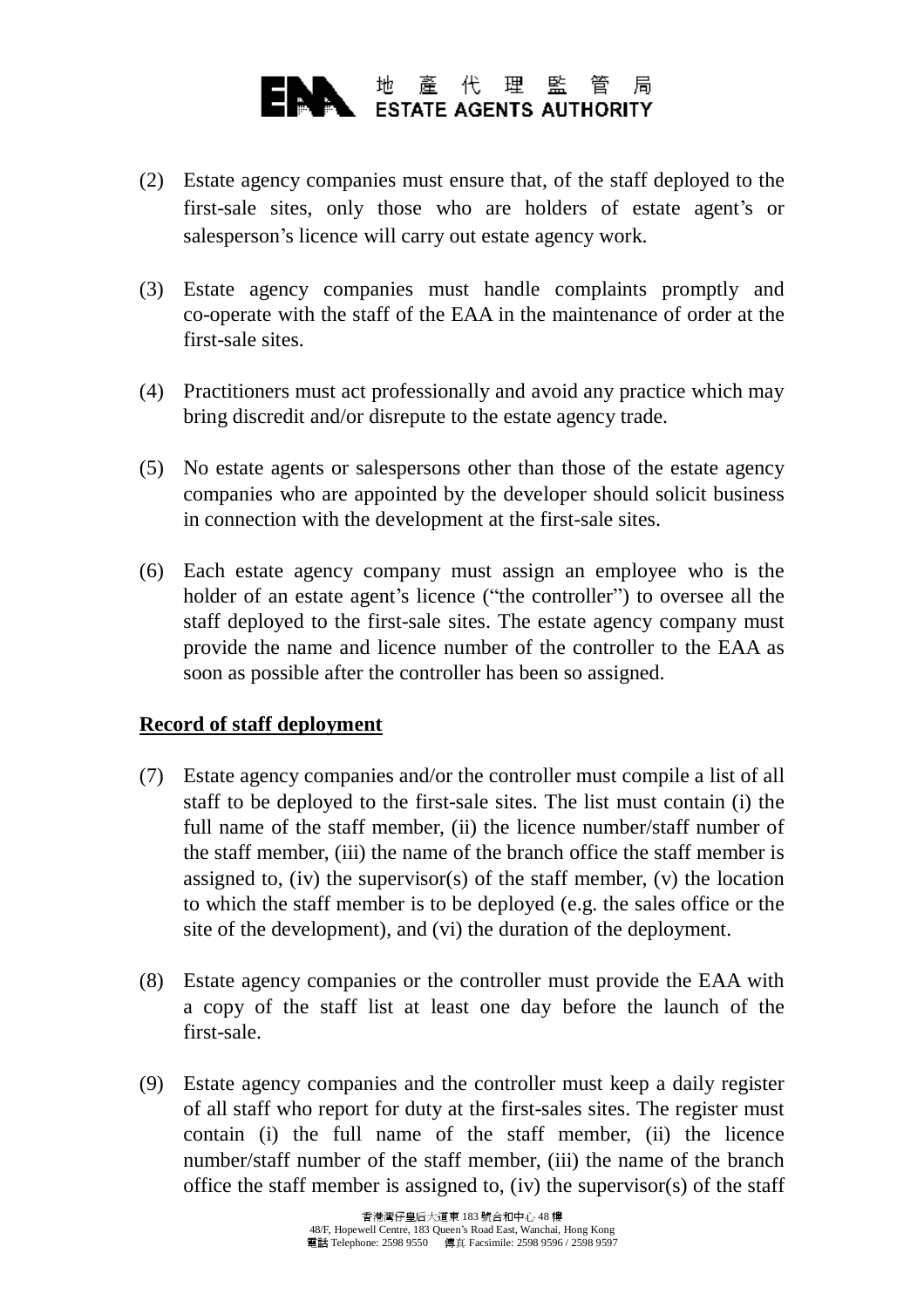

member, (v) the location of the staff member deployed (e.g. the sales office or the site of the development), and (vi) the duration of the deployment.

(10) Estate agency companies or the controller must forthwith provide the EAA with a copy of the daily register on request.

#### **Relationship with developer**

- (11) Practitioners must co-operate with and observe the guidelines issued by the developer for the maintenance of order at the first-sale sites.
- (12) Practitioners must co-operate with and follow all lawful and reasonable instructions of the staff of the developer for the maintenance of order at the first-sale sites.
- (13) The number of staff deployed to the first-sale sites must not exceed the number as may be specified by the developer.

#### **Estate Agent cards/staff cards**

- (14) All staff of estate agency companies who are deployed to the first-sale sites must wear an Estate Agent card and/or staff card.
- (15) All staff of estate agency companies who are deployed to the first-sale sites must co-operate with the officers of the EAA. They must follow all reasonable instructions of the EAA officers and must produce their Estate Agent card/staff card for inspection upon request. [N.B. Practitioners must note that under the Estate Agents Ordinance (Cap.511), any person who, without reasonable excuse, obstructs the EAA or any person in the exercise or performance of any of its or his functions, commits an offence.]

#### **Soliciting business at railway stations**

(16) Practitioners must not conduct any business soliciting activities, intercept passengers or distribute leaflets at Mass Transit Railway stations, including station exits and ticket barrier areas.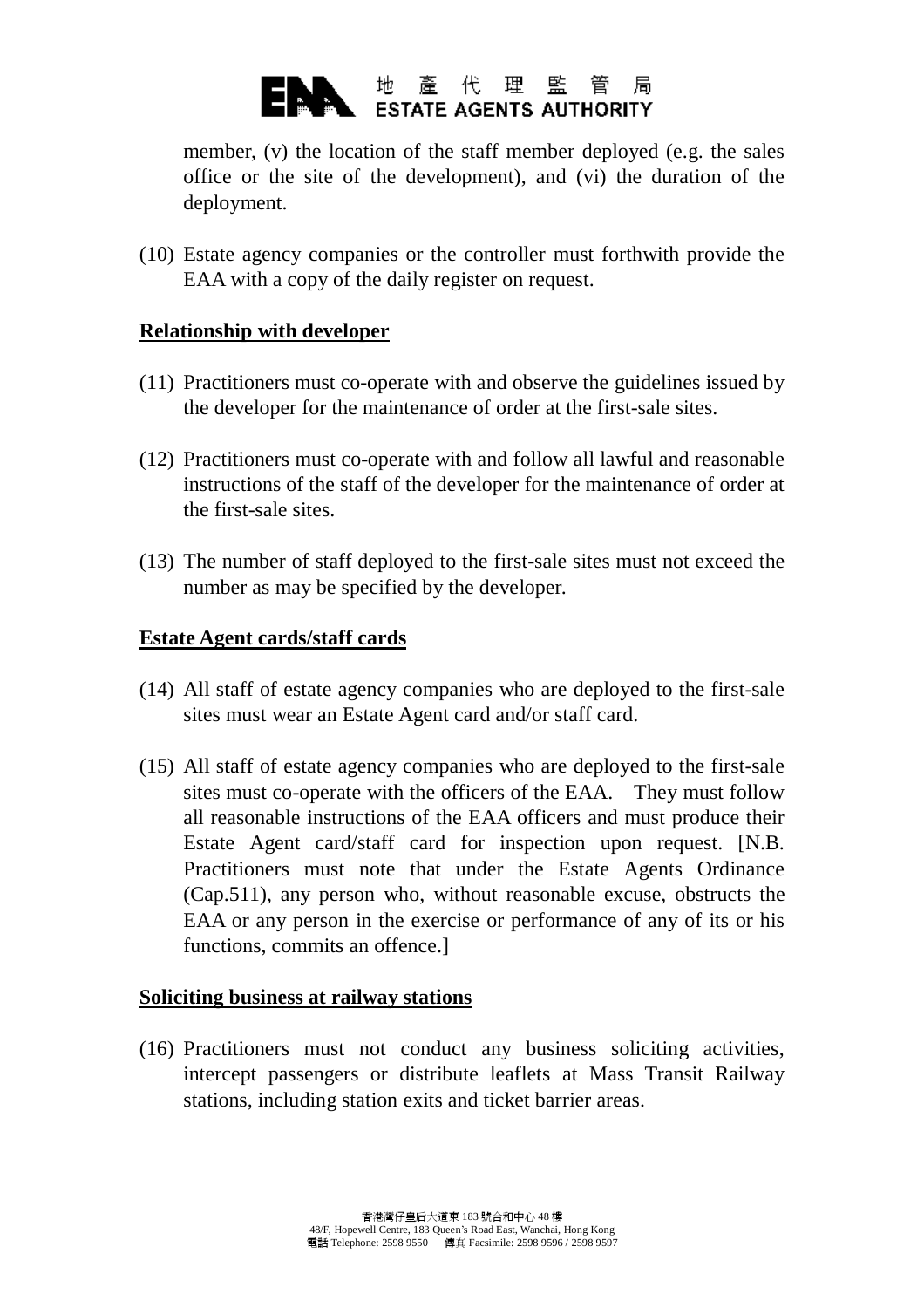

(17) Practitioners must note that any person who contravenes the following provision(s) of the Mass Transit Railway (MTR) By-laws, or Mass Transit Railway (North-west Railway) (NWR) By-law commits an offence and is liable to the following penalties:

| <b>Section</b> | <b>By-law</b> | <b>Brief description of the</b><br>relevant provision(s)                                                                                                                                                 | <b>Penalty</b>                                      |
|----------------|---------------|----------------------------------------------------------------------------------------------------------------------------------------------------------------------------------------------------------|-----------------------------------------------------|
| 25             | <b>MTR</b>    | No person shall conduct himself in<br>any part of railway premises<br>(except NWR premises) so as to<br>cause a nuisance or annoyance to<br>other passengers.                                            | \$5,000 fine                                        |
| 30             | <b>MTR</b>    | No person, unless authorised in<br>writing by the MTR Corporation<br>Limited, shall offer for sale any<br>services in or upon any railway<br>premises (except NWR premises).                             | \$5,000 fine<br>and<br>six months<br>imprisonment   |
| 32             | <b>MTR</b>    | No person, unless authorised in<br>writing by the MTR Corporation<br>Limited, shall distribute any book,<br>leaflet or other printed matter on<br>any part of railway premises<br>(except NWR premises). | \$5,000 fine<br>and<br>three months<br>imprisonment |
| 22(1)(d)       | <b>NWR</b>    | No person shall at any time while<br>upon NWR premises molest or<br>wilfully interfere with the comfort<br>or convenience of any person.                                                                 | \$5,000 fine                                        |
| 26             | <b>NWR</b>    | No person on any part of NWR<br>premises shall, except with the<br>written authority of the MTR<br>Corporation Limited, distribute<br>any book, leaflet or other printed<br>matter; or solicit custom.   | \$5,000 fine                                        |
| 27             | <b>NWR</b>    | No person, unless authorised in<br>writing by the MTR Corporation<br>Limited, shall offer for sale any<br>services in or upon any NWR<br>premises.                                                       | \$5,000 fine<br>and<br>six months<br>imprisonment   |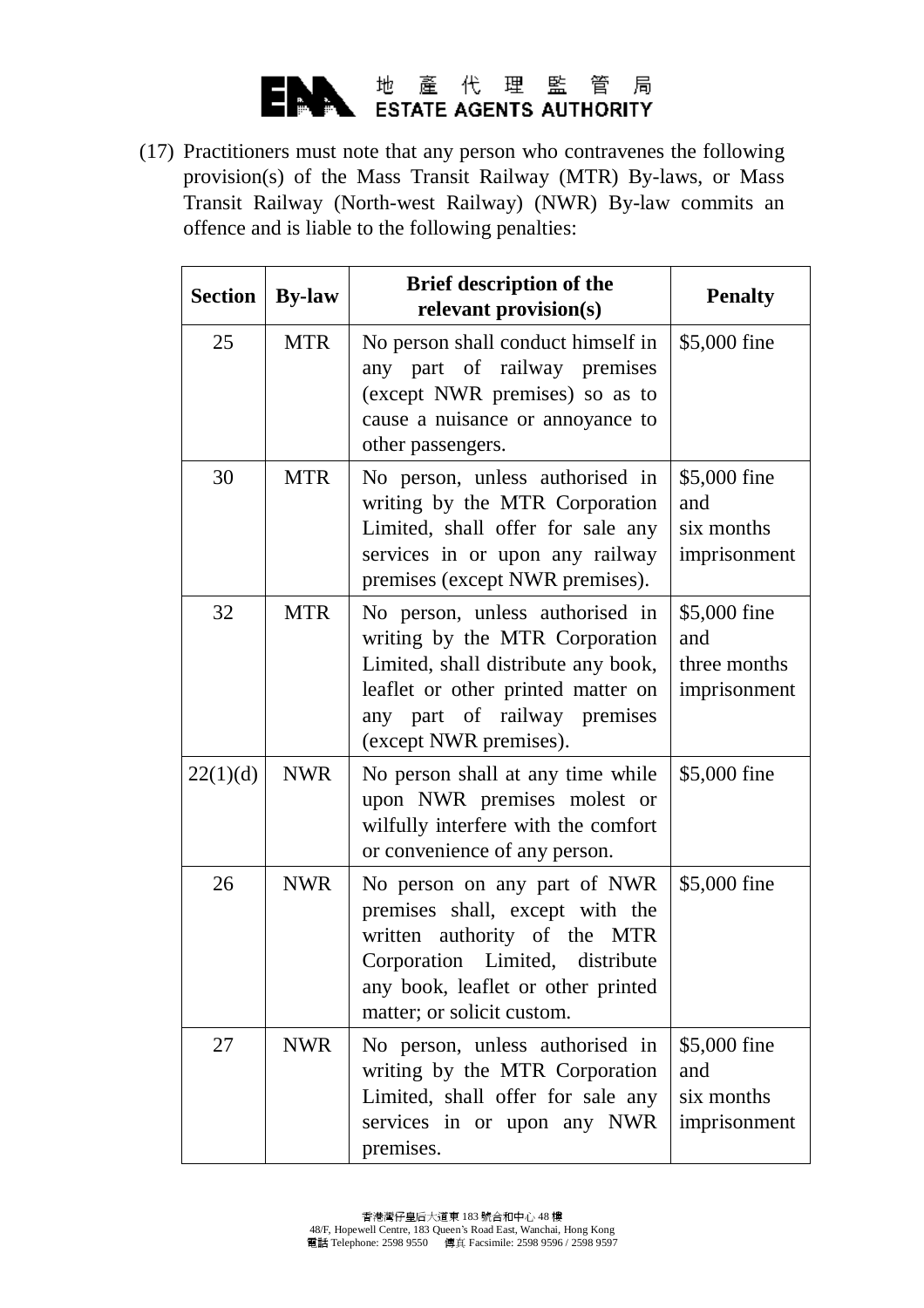

#### **Soliciting business at shopping malls and housing estates**

- (18) Practitioners must not conduct business-soliciting activities or distribute leaflets inside or at the entrances of shopping malls or housing estates, unless they have obtained the requisite permission from the management office of the shopping mall or housing estate.
- (19) Practitioners must note that according to Section 6A of the Summary Offences Ordinance, any person who in a public place, to the annoyance of any other person, importunes such person to give his custom to any business, shall be guilty of an offence and shall be liable to a maximum fine of \$2,000 and to imprisonment for six months.

#### **Intercepting vehicles and distracting drivers**

- (20) Practitioners must not stand on the carriageway or intercept vehicles, as this may endanger their own safety and the safety of drivers and other road users.
- (21) Practitioners must note that according to Section 48 of the Road Traffic Ordinance, a pedestrian who in using any road negligently endangers his own safety or that of any other person commits an offence and is liable to a fine of \$500.
- (22) Practitioners must not strike or impede vehicles or conduct themselves in a manner which may distract drivers heading for or passing by the first-sale sites: for example, waving promotional leaflets to beckon the drivers of the vehicles.
- (23) Practitioners must note that according to Section 60 of the Crimes Ordinance, any person who without lawful excuse damages property belonging to another, intending to damage any such property or being reckless as to whether any such property would be damaged, shall be guilty of an offence and liable on conviction upon indictment to imprisonment for ten years.

#### **Obstruction of public places**

(24) Practitioners must not place folding tables, chairs, sun shades, banners or advertising hoardings on pavements, pedestrian-only streets and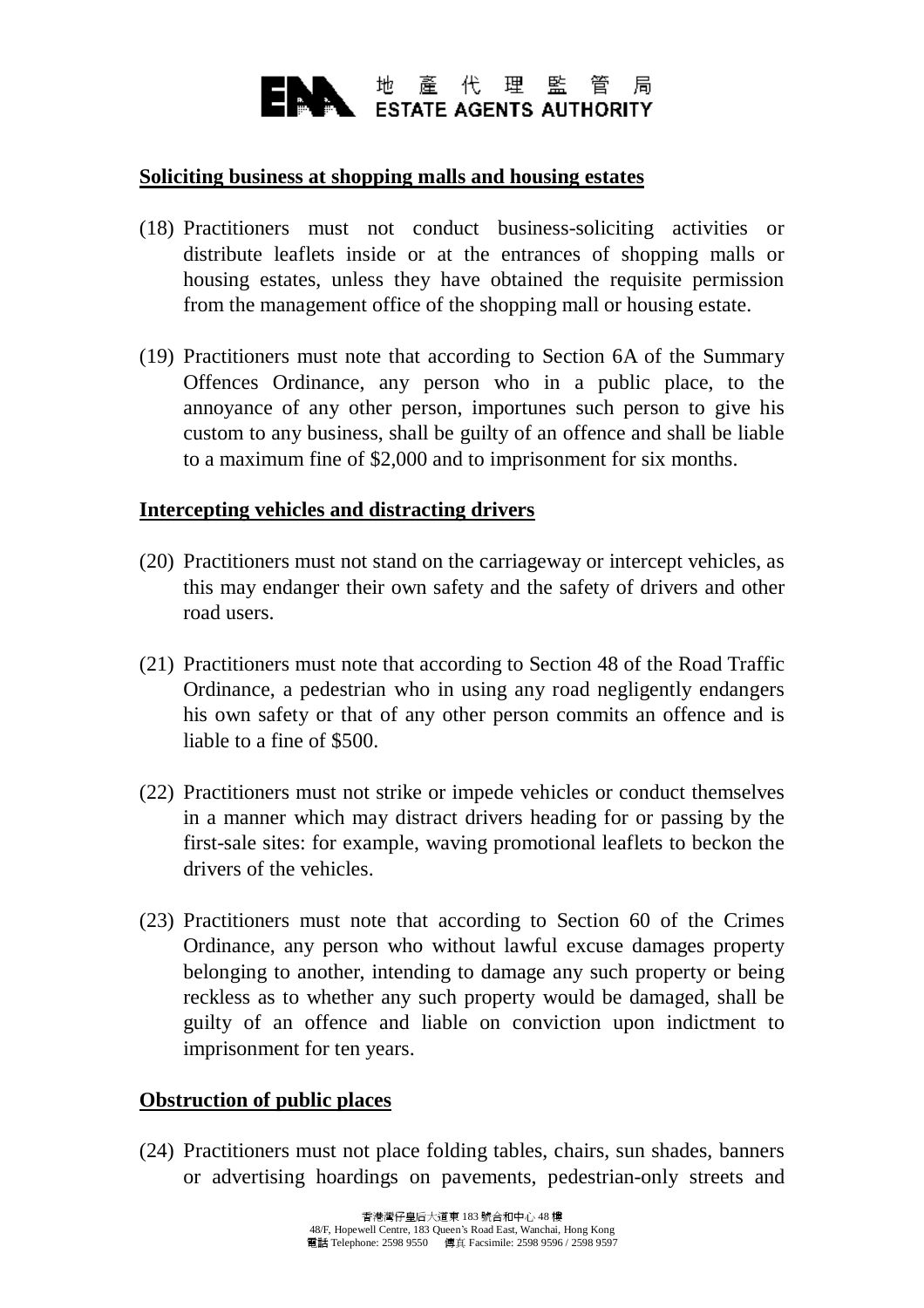#### 代 理 管 局 **ESTATE AGENTS AUTHORITY**

other public places, as such items may obstruct, inconvenience, cause annoyance to or endanger pedestrians and other road users.

- (25) Practitioners must note that according to Section 4A of the Summary Offences Ordinance, any person who without lawful authority or excuse sets out or leaves any thing which may obstruct, inconvenience or endanger any person or vehicle in a public place shall be liable to a fine of \$5,000 or to imprisonment for three months.
- (26) Practitioners must also note that according to Section 4(5) of the Summary Offences Ordinance, any person who without lawful authority or excuse causes any annoyance or obstruction in any public place by exposing any thing for sale in any street shall be liable to a fine of \$500 or to imprisonment for three months.

#### **Behaviour towards passers-by**

- (27) Practitioners must not be over-aggressive when conducting promotional activities: for example, standing in the way of passers-by, stalking and persistent solicitation despite indication by the passers-by that they are not interested in making any purchase.
- (28) Practitioners must act professionally and must not exhibit a poor attitude towards a passer-by who refuses to give them business.

#### **Behaviour towards other estate agents, salespersons and other persons**

- (29) Practitioners must not quarrel or fight with other estate agents, salespersons or passers-by.
- (30) Practitioners must note that according to Section 39 of the Offences Against the Person Ordinance, any person who is convicted of an assault occasioning actual bodily harm shall be guilty of an offence triable upon indictment and shall be liable to imprisonment for three years.
- (31) Practitioners must also note that under Section 40 of the same ordinance, any person who is convicted of a common assault shall be guilty of an offence triable either summarily or upon indictment and shall be liable to imprisonment for one year.